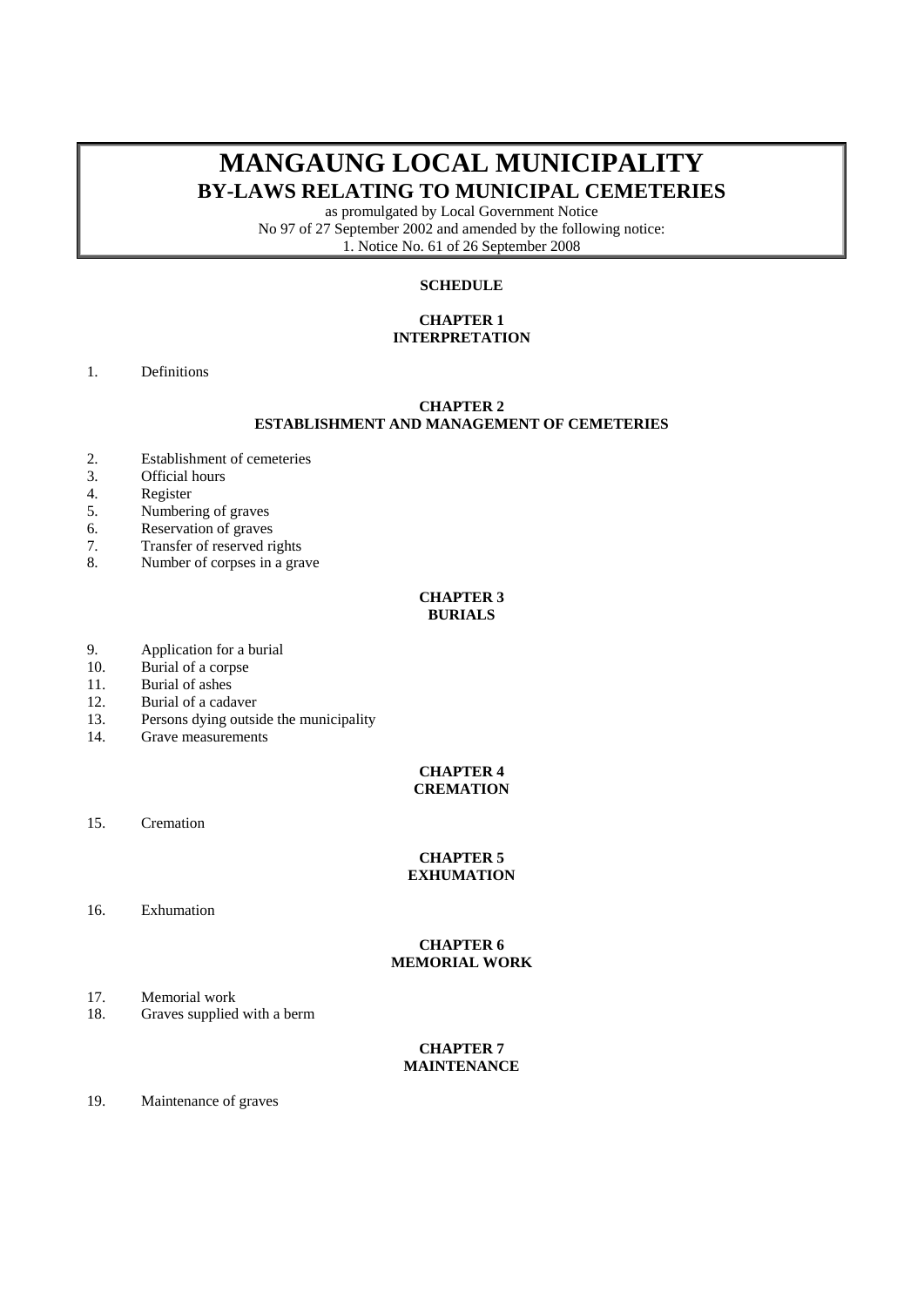2 **2**

# **CHAPTER 8 GENERAL CONDUCT IN CEMETERIES**

20. General conduct in cemeteries

#### **CHAPTER 9 MISCELLANEOUS**

21. Injuries and damages<br>22. Fire-arms and tradition

- 22. Fire-arms and traditional weapons<br>23. Offences and penalties
- Offences and penalties
- 24. Repeal

# **CHAPTER 1 INTERPRETATION**

#### **1. Definitions**

(1) In these by-laws, unless the context otherwise indicates, an expression to which a meaning has been assigned in the Local Government Ordinance, 1962 (Ordinance No 8 of 1962), the Structures Act and the Systems Act or any other applicable legislation, shall have the meaning so assigned to it, and -

**"adult"** (where the word is used to describe a corpse) means a corpse buried in a coffin that will fit into a grave for adults as contemplated in section 14;

**"ashes"** means the remains of a corpse after it has been cremated;

**"burial"** means burial in earth or any other method of disposal of a corpse, ashes or a cadaver in the manner provided for in these by-laws;

**"burial order"** means an order issued in terms of the provisions of the Births and Deaths Registration Act, 1992 (Act No 51 of 1992) authorizing a burial;

**"caretaker"** means the official appointed by the Council to supervise and control a cemetery or cemeteries, and his delegates;

**"cemetery"** means land or part thereof, including the buildings and works thereon, that is owned and controlled by the municipality, duly set aside and reserved for the purpose of burials and made available for public use from time to time for burials;

**"child"** (where the word is used to describe a corpse) means a corpse of a person that has not yet reached the age of ten years, that is being buried in a coffin that fits into a grave for a child as contemplated in section 14; (Amended by Local Government Notice no. 61 of 26 September 2008)

**"columbarium"** means a memorial wall or a wall of remembrance provided by the Council for the burial of ashes;

**"corpse"** means any dead human body including the body of a stillborn child;

**"Council"** means the municipal council of the Mangaung Local Municipality, its legal successors in title and its delegates;

**"Executive Director: Community and Social Development"** means the official appointed by the Council from time to time in such position and his delegates;

(Inserted by Local Government Notice no. 61 of 26 September 2008)

"grave" means a piece of land in a cemetery laid out, prepared and used for a burial;

**"holder"** means a person to whom a reservation certificate for a specific grave has been issued in terms of the bylaws repealed in terms of section 24;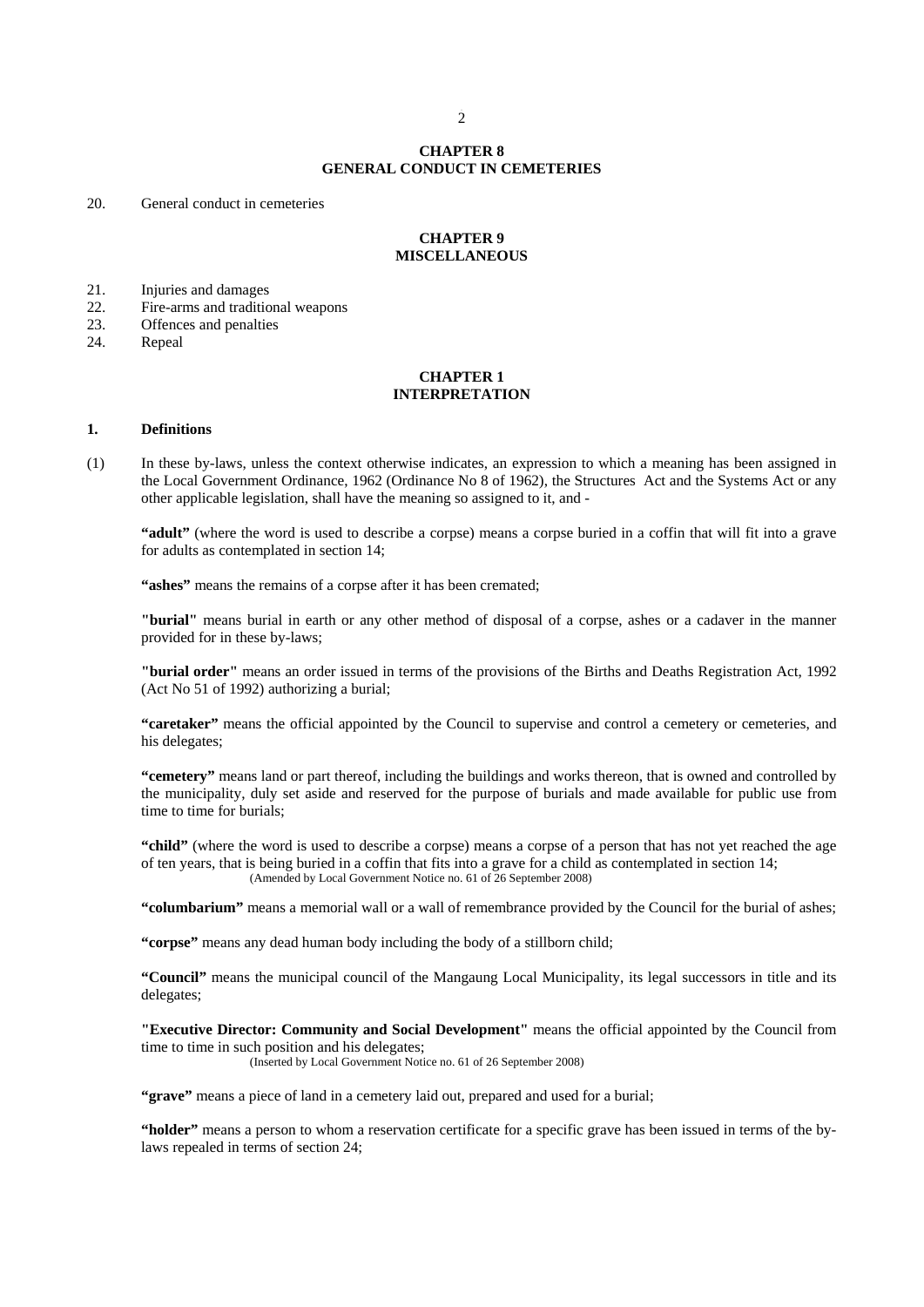# **"Medical Officer of Health "……..**

(Deleted by Local Government Notice no. 61 of 26 September 2008)

**"memorial work"** means any headstone, monument, inscription or other similar work or portion thereof erected or intended to be erected upon a grave or a columbarium;

**"municipality"** means the Mangaung Local Municipality, and when referred to as -

- (a) an entity, means Mangaung Local Municipality as described in section 2 of the Systems Act; and
- (b) a geographic area, means the municipal area of Mangaung Local Municipality as determined in terms of the Local Government : Municipal Demarcation Act, 1998 (Act No 27 of 1998);

"niche" means the cavity in a columbarium provided for the burial of ashes;

**"plaque"** means a tablet erected on the columbarium for identification purposes;

**"prescribed fees"** means the fees as determined from time to time by the Council by means of resolution;

**"resident"** means a person who at the time of his death, was ordinarily resident within the municipality or under law liable for the payment of assessment rates, rent, service charges or levies to the Council;

**"responsible person**" means the nearest surviving relative of the deceased person or a person authorised by such relative, or if the caretaker is satisfied that such person does not exist or that the signature of such relative or authorised person cannot be obtained timeously for the purpose of completing the necessary application forms, another person who satisfies the caretaker as to his identity, interest in the burial, capacity to pay the prescribed fees and to comply with the applicable provisions of these by-laws;

 **"still-born"** in relation to a child, means that it had at least 26 weeks of intra-uterine existence but showed no sign of life after complete birth, and **'still-birth'** in relation to a child, has a corresponding meaning;

**"Structures Act"** means the Local Government : Municipal Structures Act, 1998 (Act No 117 of 1998);

**"Systems Act"** means the Local Government : Municipal Systems Act , 2000 (Act No 32 of 2000);

(2) In these by-laws, unless the context otherwise indicates, words and expressions denoting the singular shall include the plural and vice versa, words and expressions denoting the male sex shall include the female sex and vice versa and reference to a natural person shall include a legal person and vice versa.

# **CHAPTER 2 ESTABLISHMENT AND MANAGEMENT OF CEMETERIES**

## **2. Establishment of cemeteries**

- (1) The Council may from time to time set aside and reserve suitable municipal land within the municipality for the establishment and management of a cemetery. The Council may consider and approve an application for the establishment and maintaining of a private cemetery or a private columbarium on private land on the conditions that the Council may deem necessary.
- (2) The following cemeteries have been established by the Council, and are currently managed and controlled by the Council :
	- (a) Bainsvlei Cemetery
	- (b) Bloemspruit Cemetery
	- (c) Heather Heights Cemetery
	- (d) Memoriam Cemetery
	- (e) Phahameng Cemetery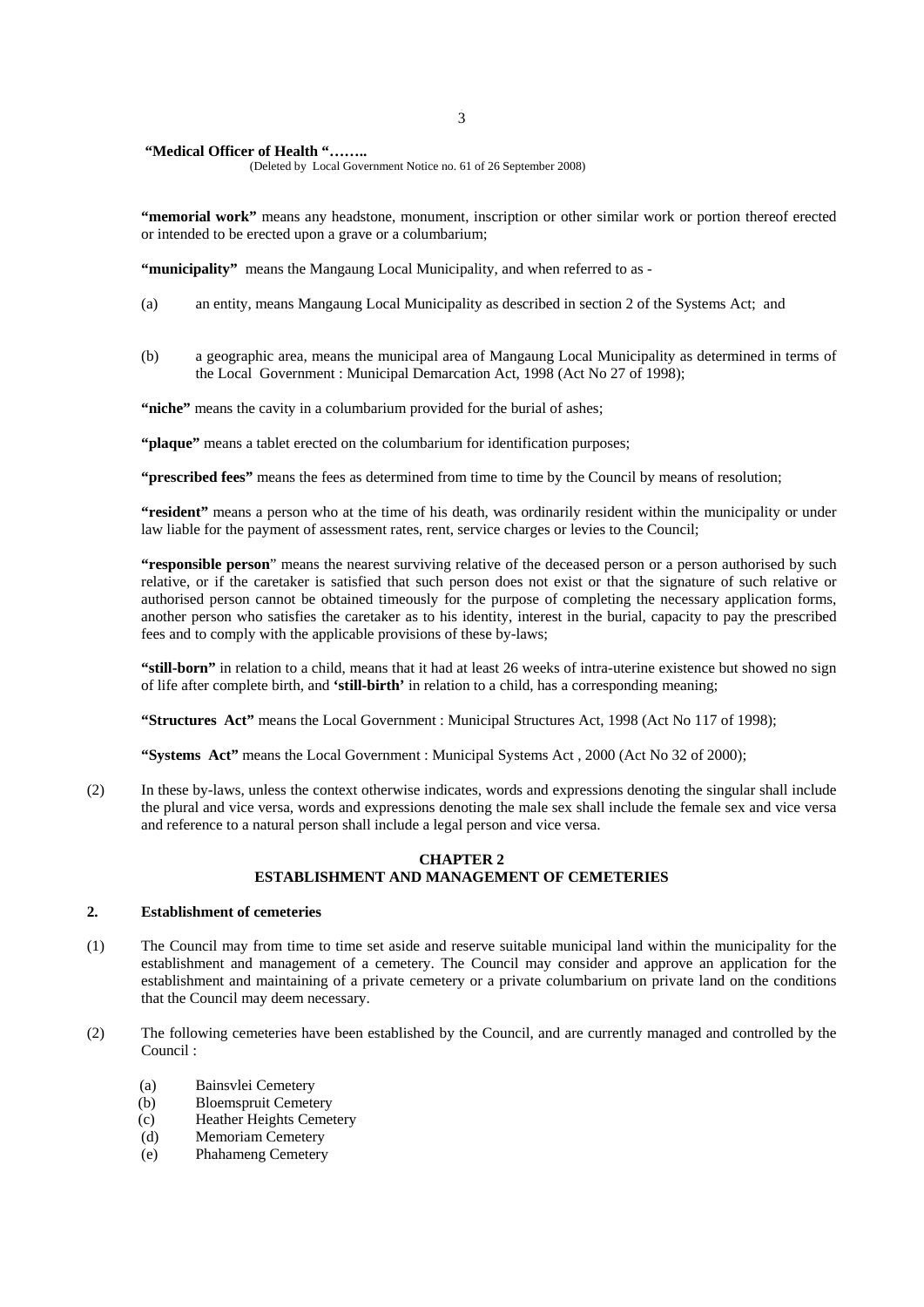- (f) South Park Cemetery
- (g) Storm Avenue Cemetery
- (h) Traditional cemeteries (Bloemfontein)
- (i) Botshabelo cemeteries (2)
- (j) Thaba Nchu urban cemeteries (18)
- (k) Thaba Nchu rural cemeteries (38)
- (3) The Council may set aside, reserve and demarcate within a cemetery, in accordance with an approved layout plan, such areas as the Council may deem necessary for exclusive use by the members of a particular religion or denomination, or for the burial of adults, children, security forces or war heroes, or for the creation and management of the following sections:
	- (a) **Berm-section** where memorial work of a restricted size may be erected only on a concrete base provided by the Council at the top or bottom end of a grave. The top surface of graves are levelled and the Council will cut planted as well as natural grass as part of its maintenance program;
	- (b) **Monumental-section** where memorial work erected shall cover the entire grave area.
	- (c) **Semi-monumental section** where memorial work, without a restriction on the size, may be erected only on a concrete base at the top end of a grave, which base will not be provided by the Council;
	- (d) **Natural-grass section** where the surface of graves are leveled. Graves are identified by numbers affixed on top of the graves in such a way that lawnmowers can be used to cut the natural grass without damaging the numbers;
	- (e) **Traditional-section** where memorial work does not have to cover the entire grave area, and may be erected on graves that are not supplied with a concrete base as required in the Berm-section. The surface of graves are levelled;
	- (f) **Columbarium-section** where ashes may be buried in a niche in a memorial wall or wall of remembrance provided by the Council;

# **3. Official hours**

- (1) The cemetery and the office of the caretaker shall be open during the hours as determined by the Council. The cemetery office of the caretaker shall be open from Monday to Friday.
- (2) Burials shall take place on the days and during the hours as determined by the Council.
- (3) The Council has the right to close a cemetery or any portion thereof to the public for such periods and for such reasons as the Council may deem fit
- (4) No person shall be or remain in a cemetery or part thereof before or after the official hours as determined by the Council or during any period when it is closed for the public, without the permission of the caretaker.

#### **4. Register**

- (1) A register of graves and burials shall be kept by the caretaker.
- (2) Such register shall be completed as far as possible immediately after a burial has taken place, with reference to the prescribed particulars contained in the burial order concerned.

# **5. Numbering of graves**

- (1) All graves in a cemetery that are occupied or for which a burial has been authorised in terms of the provisions of section 9, shall be numbered by the Council.
- (2) The number shall be affix to the grave and indicated on a plan to be kept available in the caretaker's office.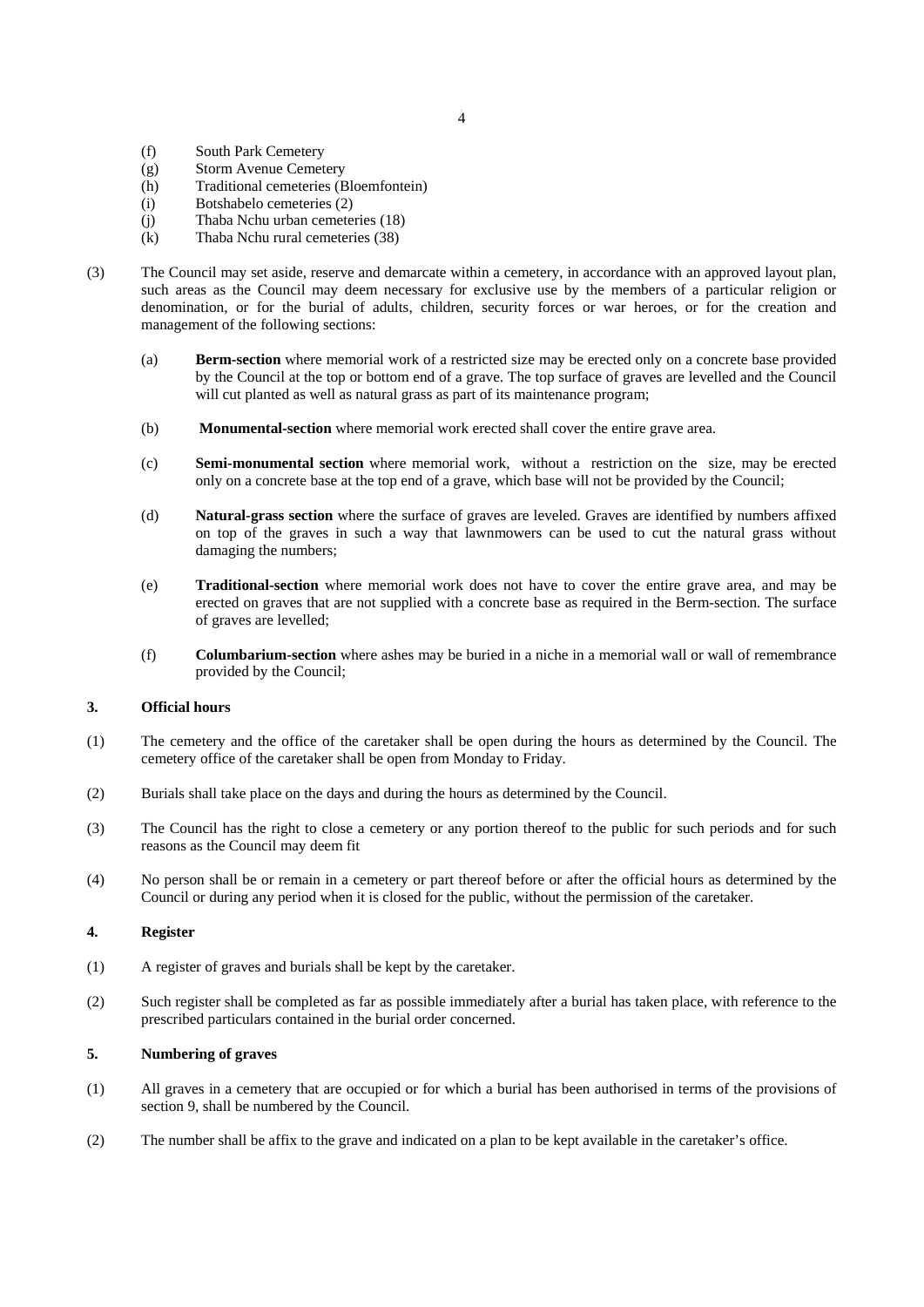# **6. Reservation of graves**

- (1) No reservation of a grave in a cemetery shall be allowed.
- (2) Reservation of graves made and recorded in the official records of the Council in terms of the by-laws repealed in terms of section 24, shall still be valid and the Council shall honour such reserved rights.

#### **7. Transfer of reserved rights**

- (1) A reserved right as contemplated in section 6(2), may not be transferred without the prior approval of the Council.
- (2) Application to transfer such right shall be made to the caretaker in writing by completing and submitting a prescribed application form.
- (3) If the application is granted, a certificate will be issued in favour of the transferee who will become the holder.
- (4) The reserved right may be cancelled on request of the holder and if the request is approved by the Council, the amount paid by the holder (if any), minus 10% administration fees, will be refunded to the holder.

# **8. Number of corpses in a grave**

(1) Two corpses may be buried in a grave with measurements as contemplated in sub-sections 14(1) and 14(2) subject to the provisions of sub-section 8(2)(b): Provided that only a child may be buried on top of another child in a grave with measurements contemplated in section 14(2)

(Amended by Local Government Notice no. 61 of 26 September 2008)

- (2) (a) A family member or relative of a person that was buried in a single grave with measurements of 1820 mm deep, 2300 mm long and 760 mm wide in the case of an adult, and 1370 mm deep, 1520 mm long and 610 mm wide in the case of a child, may, with effect from the date of the coming into effect of this subsection, apply to the Council in terms of subsection 9(1) for permission to have a recently deceased family member or relative buried on top of the first deceased family member or relative, if a period of at least two years have lapsed since the passing away of the first deceased family member or relative.
	- (b) A person applying for the reopening of a grave for a second interment must sign a reopening document granting permission for the opening of the grave at the cemetery along with the other documents required in terms of section  $9(1)$ .
	- (c) The person applying for the reopening of a grave for a second internment or any other close family member, must be present at the reopening of the grave of the first deceased family member or relative.
	- (d) On receipt of an application in terms of section 9(1) and the prescribed fees as determined by the Council from time to time, the Council may grant the requested permission subject thereto that the grave must be deepened to the depth determined in sub-section 14(1) ;
	- (e) The deepening of a grave for purposes of compliance with this sub-section, shall not be regarded as an exhumation, as set out in section 16. (Amended by Local Government Notice no. 61 of 26 September 2008)
- (3) If on re-opening any grave, the soil is found by the Executive Director: Community and Social Development to be offensive or dangerous to the general health of people, the situation will be handled in consultation with the Executive Director: Community and Social Development.

(Amended by Local Government Notice no. 61 of 26 September 2008)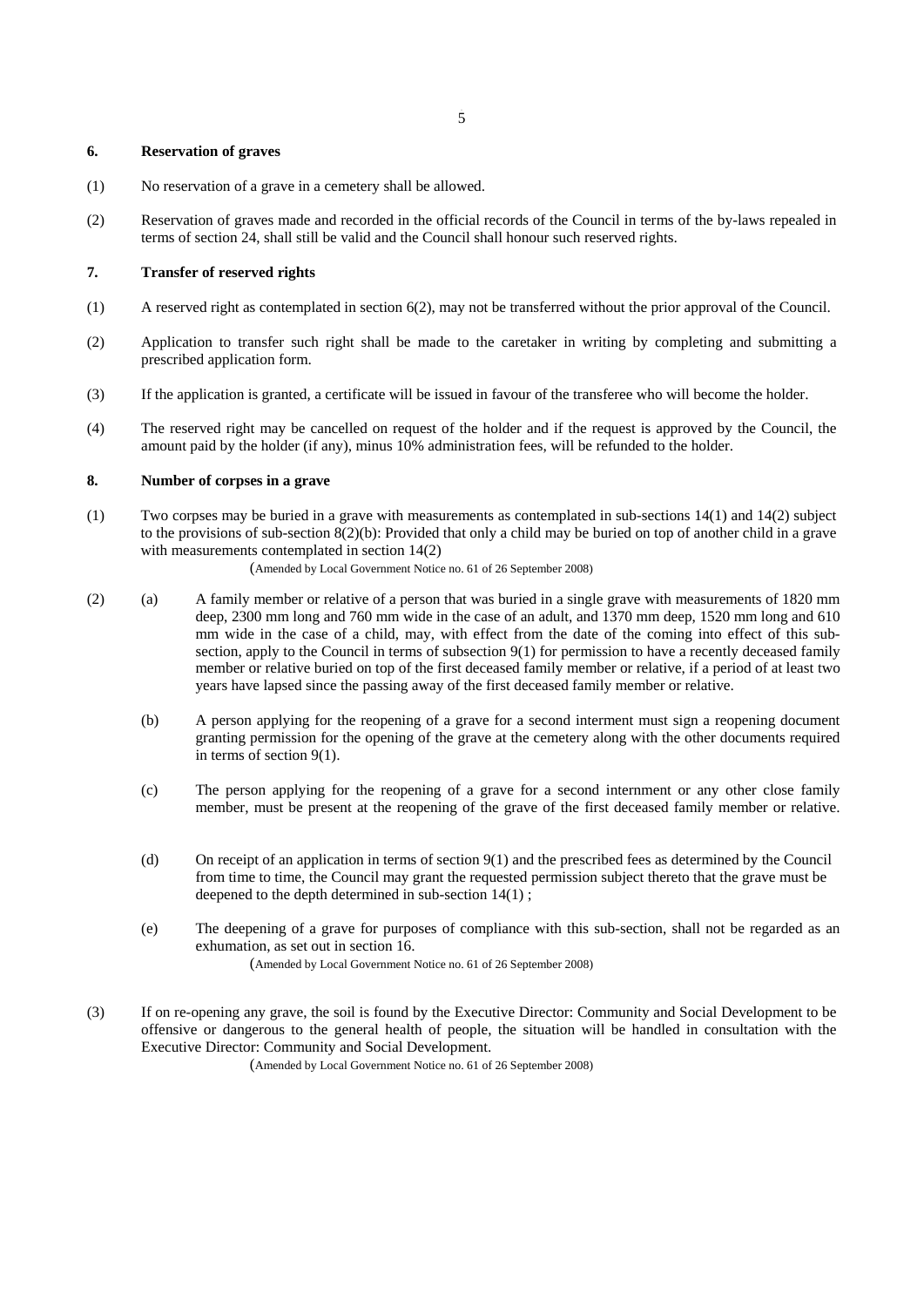# **CHAPTER 3 BURIALS**

# **9. Application for a burial**

- (1) Application for permission for a burial in a cemetery shall be made to the caretaker in writing by completing and submitting a prescribed application form. An application shall be accompanied by:
	- (a) the prescribed burial order;
	- (b) the prescribed fees; and
	- (c) a reservation certificate, if applicable;
- (2) No person shall, without the prior written approval of the Council, execute, cause or allow a burial in any other place in the municipality than in a cemetery established and managed by the Council. This includes the burial of a corpse, of ashes and of a cadaver.
- (3) An application for permission for a burial must be submitted to the caretaker at least 24 working hours prior to the planned burial, failing which the caretaker may refuse the application.
- (4) No person shall execute a burial or cause or allow a burial to be executed in a cemetery, unless written permission for the burial has been obtained, a specific grave has been allocated for the purpose of the burial and a date and time for the burial has been arranged with the caretaker: Provided that the municipality may reopen a grave up to the coffin, for purposes of identifying a corpse, after the municipality has given at least 14 days written notice of it's intention to the family of the deceased person whose grave is to be reopened. (Amended by Local Government Notice no. 61 of 26 September 2008)
- (5) In allocating a date and time for a burial, the caretaker shall have regard to the customs of the deceased's relatives and their religion or church affiliation.
- (6) In allocating a grave the caretaker shall as far as practicable possible allow the responsible person access to a plan of the cemetery showing the various sections, and allow him to select the section of his choice, but not the individual grave of his choice. The allocation of a specific grave is the sole responsibility and discretion of the caretaker and a burial shall be executed only in a grave allocated by him.
- (7) The Council may allow in its discretion a burial without payment of the prescribed fees in a part of a cemetery set aside for such purposes and in such manner as it may deem fit.
- (8) Notice of cancellation or postponement of a burial must be submitted to the caretaker at least 4 working hours before the time set for the burial.
- (9) The granting of permission for a burial and the allocation of a specific grave in a cemetery, does not give the applicant, the responsible person or any other person any right in respect of such grave other than to bury a corpse in the grave.

#### **10. Burial of a corpse**

- (1) All graves shall be provided by the caretaker with the exception of brick-lined or concrete-lined graves, in which cases the brickwork or concrete work shall be carried out by the undertaker under the supervision of the caretaker and in conformity with the specifications applicable to ordinary graves.
- (2) There shall be at least 1 200 mm of soil between the top of an adult coffin and the ground surface, and at least 900 mm of soil between the top of a child coffin and the ground surface.
- (3) All corpses shall be placed in a coffin for the burial thereof, except as provided for the Muslim community.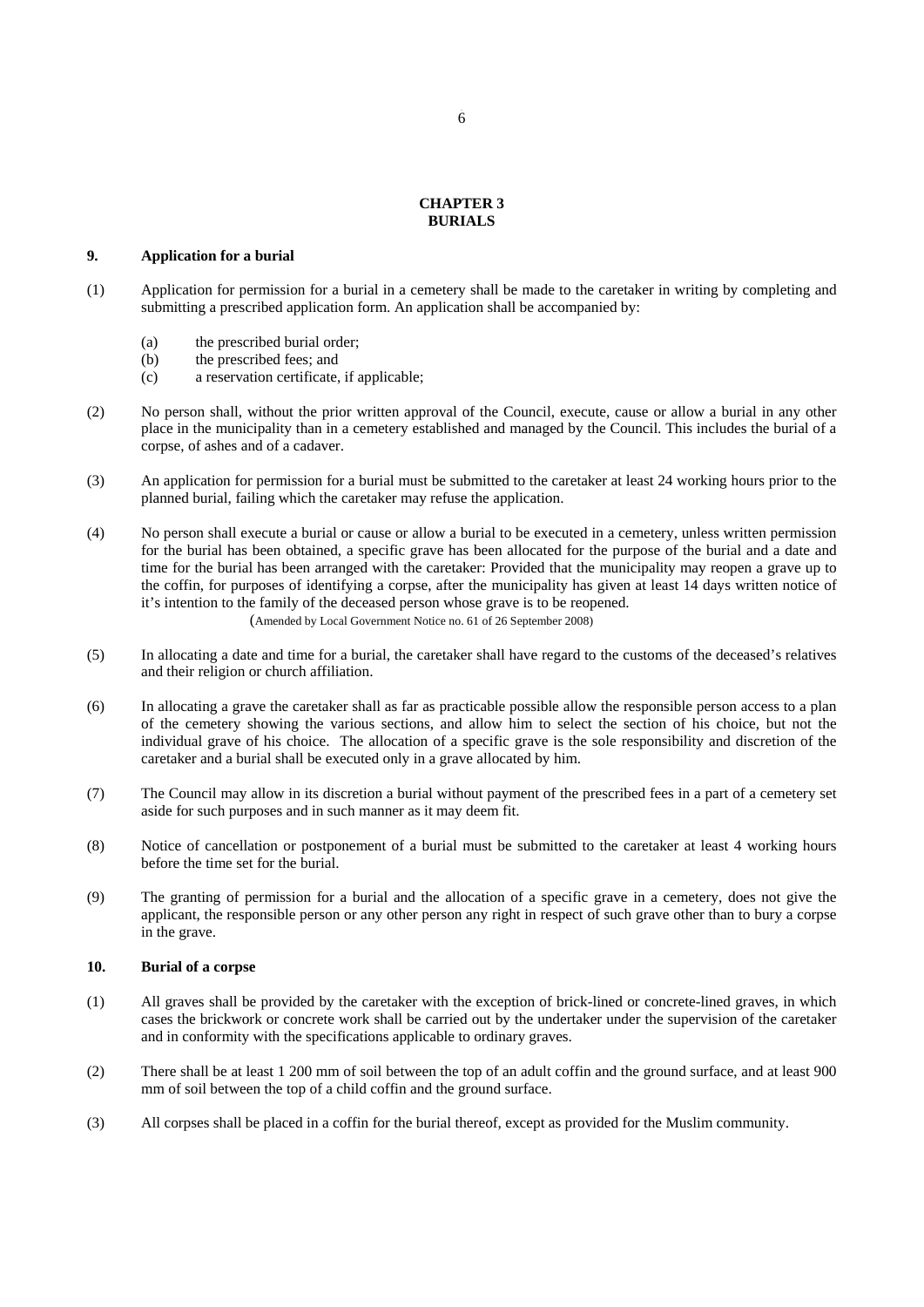- (4) No person shall without the prior permission of the caretaker conduct any religious ceremony or service according to the rites of one denomination in any portion of a cemetery reserved by the Council in terms of the provisions of section 2 for the use of some other denomination.
- (5) No person shall permit any hearse in a cemetery to leave the roads provided, and every hearse shall leave the cemetery as soon as possible after the funeral for which it was engaged.
- (6) Every person taking part in any funeral procession or ceremony shall comply with the directions of the caretaker as to the route to be taken within the cemetery.
- (7) No person shall convey or expose a corpse or any part thereof in an unseemly manner in any street, cemetery or public space.
- (8) Every application and every document relating to any burial shall be marked with a number corresponding to the number in the register referred to in section 4 and shall be filed and preserved by the Council for a period of not less than ten years.

#### **11. Burial of ashes**

- (1) Ashes may be buried in a coffin and only two such coffins containing ashes may be buried in a grave with measurements as contemplated in sub-section 14(1): Provided that a coffin does not exceed the average body weight of 70 kg, and furthermore that the grave is re-adjusted to the prescribed depth and measurements. (Amended by Local Government Notice no. 61 of 26 September 2008)
- (2) No person shall execute a burial or cause a burial of ashes to be executed in a cemetery, unless written permission for the burial has been obtained, a specific grave or niche has been allocated for the purposes of the burial and a date and time for the burial has been arranged with the caretaker.
- (3) Application for the burial of ashes for definite periods or in perpetuity, or for the provision of memorial tablets of approved material to be fixed on the building, columbarium or other facility shall be made to the caretaker in writing by completing and submitting a prescribed application form.
- (4) Niches will be allocated by the caretaker strictly in the order in which the applications therefore are received and no reservations for future use will be made.
- (5) An application for permission for a burial must be submitted at least 24 working hours prior to the planned burial, failing which the caretaker may refuse the application.
- (6) An urn or casket containing ashes that has been deposited in a building, columbarium or other facility shall not be removed without the caretaker's prior written consent.
- (7) Every niche containing ashes shall be sealed by a tablet approved by the Council and shall only be opened for the purpose of withdrawing an urn or casket contained therein for disposal elsewhere, or for the purpose of depositing an additional urn or casket therein whereafter it will once again be sealed.
- (8) Application for the opening of a niche shall be made to the caretaker in writing by completing and submitting a prescribed application form.
- (9) No person shall introduce any material into the columbarium for the purpose of constructing or erecting any memorial work therein unless and until:
	- (a) approval for the burial has been obtained in terms of the provisions of section 9;
	- (b) approval for the erection of the memorial work has been obtained in terms of the provisions of subsection 17(1); and
	- (c) the prescribed fees have been paid.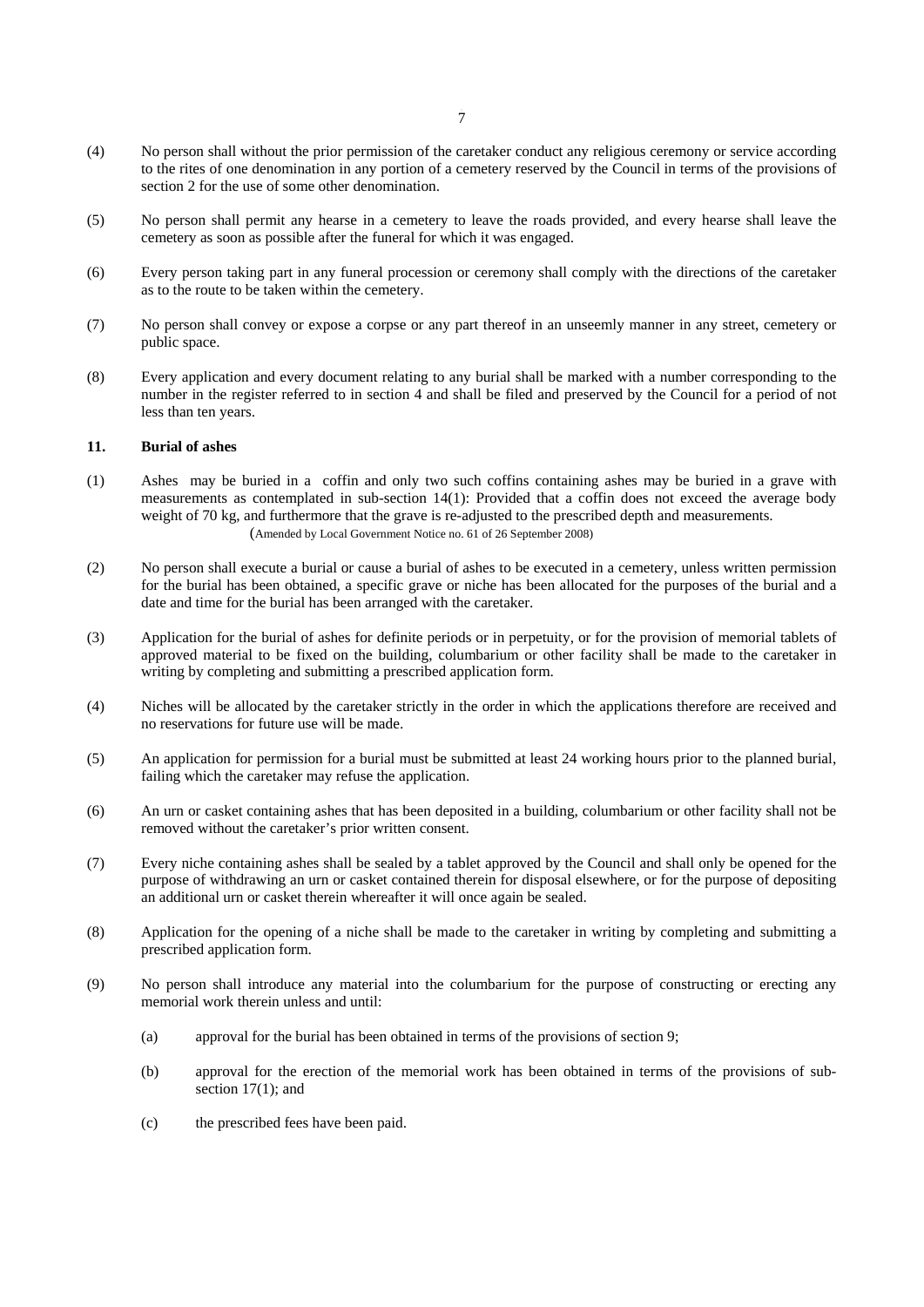- (10) Any person engaged upon any work on the columbarium, shall execute such work to the satisfaction of the caretaker, and such work shall be undertaken during the official hours of the caretaker as set out in section 3.
- (11) No permanent wreaths, sprays, flowers or floral tributes may be placed in or on a columbarium.
- (12) The columbarium may be visited daily during the official hours set out in section 3.
- (13) Plaques shall be made of material approved by the Council and shall be affixed simultaneously with the placing of the ashes and within 30 days of the obtaining of the consent.

#### **12. Burial of a cadaver**

The remains of a corpse used at an educational institution for the education of students, generally known as a cadaver, may be buried in one coffin and two such coffins containing cadavers may be buried in a grave with measurements as contemplated in sub-section 14(1): Provided that a coffin does not exceed the average body weight of 70 kg, and furthermore that the grave is re-adjusted to the prescribed depth and measurements. (Amended by Local Government Notice no. 61 of 26 September 2008)

**13. Persons dying outside the municipal area** 

The provisions of these by-laws shall apply mutatis mutandis to any burial in a cemetery of a person who has died outside the municipality.

#### **14. Grave measurements**

- (1) The excavation of a grave for an adult shall be at least 2 400mm deep, 2300 mm long and 760 mm wide.
- (2) The excavation of a grave for a child shall be at least 1370 mm deep, 1520 mm long and 610 mm wide.
- (3) In the event that a grave of a greater depth, length or width than those specified above is required, application in respect thereof, together with extra prescribed fees that are due, shall be made to the caretaker together with the application to obtain permission for a burial.

```
(4) ………………..
```
(Deleted by Local Government Notice no. 61 of 26 September 2008)

## (5) Deviations from measurements of graves shall be as follows:

| Extra wide        |                      | $2300$ mm long         |
|-------------------|----------------------|------------------------|
|                   | $\ddot{\cdot}$       | 840 mm wide            |
| Extra long        | $\ddot{\phantom{a}}$ | $2530 \text{ mm}$ long |
|                   | $\ddot{\cdot}$       | 760 mm wide            |
| Rectangular small | $\ddot{\cdot}$       | $2300$ mm long         |
|                   | $\ddot{\cdot}$       | 810 mm wide            |
| Rectangular big   | $\ddot{\phantom{a}}$ | $2400$ mm long         |
|                   | $\ddot{\cdot}$       | 900 mm wide            |
| Brick-nogging     |                      | $2600$ mm long         |
|                   |                      | 1050 mm wide           |

- (6) The area of a rectangular grave for an adult shall be 1500 mm wide by 2600 mm long.
- (7) The area of a grave for an adult shall be 1210 mm wide by 2430 mm long.
- (8) The area of a grave for a child shall be 1210 mm wide by 1520 mm long. If a coffin is too large, an adult grave shall be used.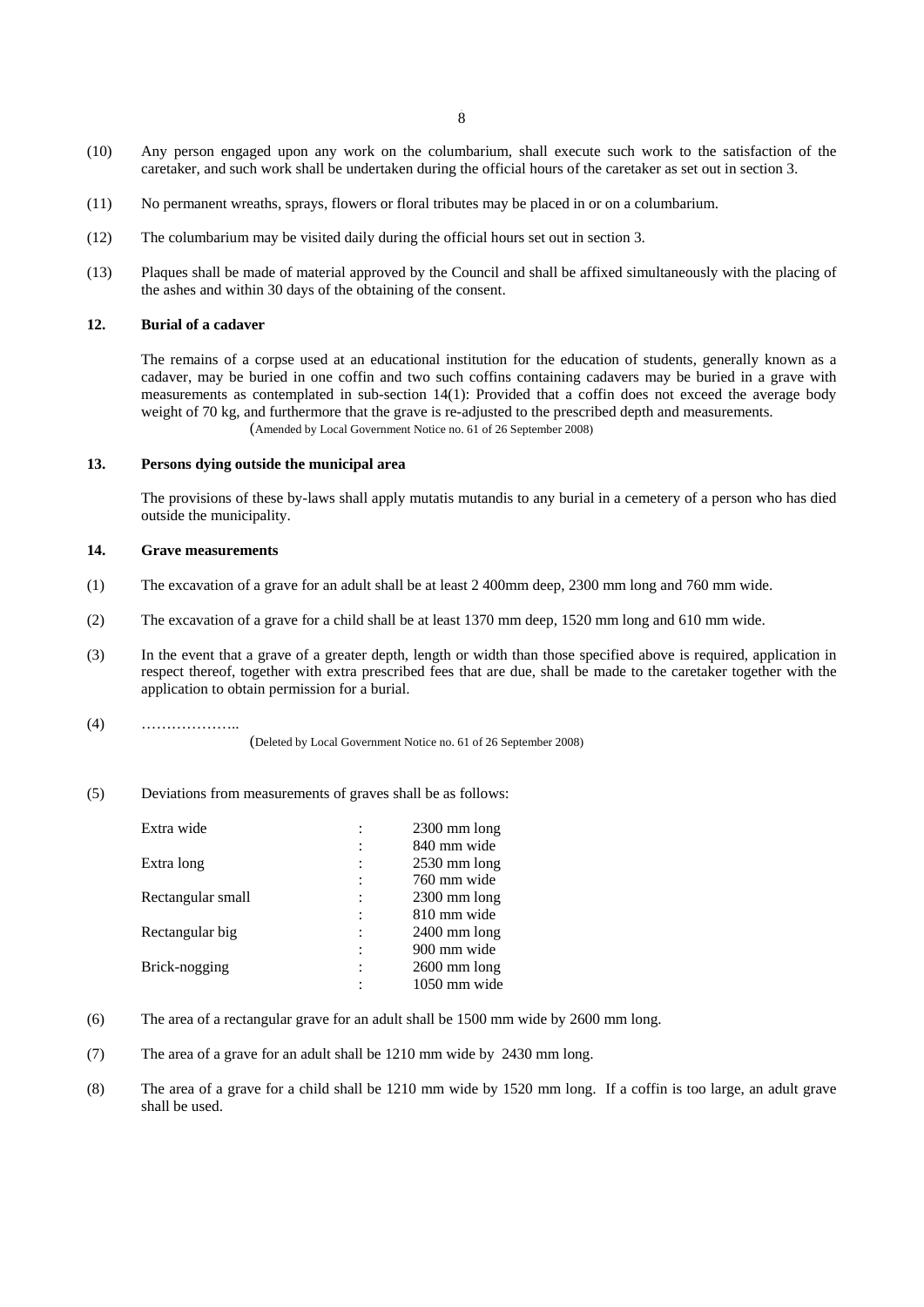# **CHAPTER 4 CREMATION**

## **15. Cremation**

Cremation within the municipality shall only take place in an approved crematorium established for that purpose, and in accordance with the applicable legislation.

# **CHAPTER 5 EXHUMATION**

## **16. Exhumation**

- (1) No person shall without the written authority of the Premier of the Free State as contemplated in the Burial Place Ordinance, 1952 (Ordinance No 4 of 1952) and then only after notifying the Council, exhume or cause or allow any corpse or the mortal remains of a corpse to be exhumed.
- (2) Any person duly authorised to exhume a corpse as set out above, shall furnish such authority to the caretaker at least eight working hours before the time proposed for the exhumation of such corpse, and shall at the same time pay the prescribed fees.
- (3) An exhumation and removal of any corpse shall be made only in the presence of the caretaker or any authorised member of the cemetery personnel, accompanied by the funeral undertaker and in accordance with the stipulated legislation applicable to exhumations and re-burials.
- (4) A grave from which any corpse is to be removed shall, if required by the caretaker, be effectively screened from public view during the exhumation.
- (5) The person who applied for the exhumation of a corpse, shall provide an acceptable receptacle for the remains and shall remove the remains after the exhumation.
- (6) No person shall be permitted to re-open a grave unless he has satisfied the caretaker that he is authorised thereto.
- (7) After the exhumation of a corpse and the removal of the remains, all rights in the grave will revert to the Council. The re-use of the grave shall be done in consultation with the Executive Director: Community and Social Development .
- (8) If at any time and for whatever reason the exhumation and transfer of a corpse to another grave shall become necessary, the Council may, after the relatives of the deceased person have been notified accordingly, exhume such body and transfer it to another grave.

# **CHAPTER 6 MEMORIAL WORK**

#### **17. Memorial work**

- (1) Application for the erection of memorial works shall be made to the caretaker in writing by completing and submitting a prescribed application form.
- (2) The erection of trellises around graves is prohibited.
- (3) No person shall bring or cause any material to be brought into any cemetery for the purpose of the erection or construction of any memorial work, unless and until:
	- (a) approval for the burial has been obtained in terms of the provisions of section 9;
	- (b) approval for the erection of the memorial work has been obtained in terms of the provisions of subsection 17(1); and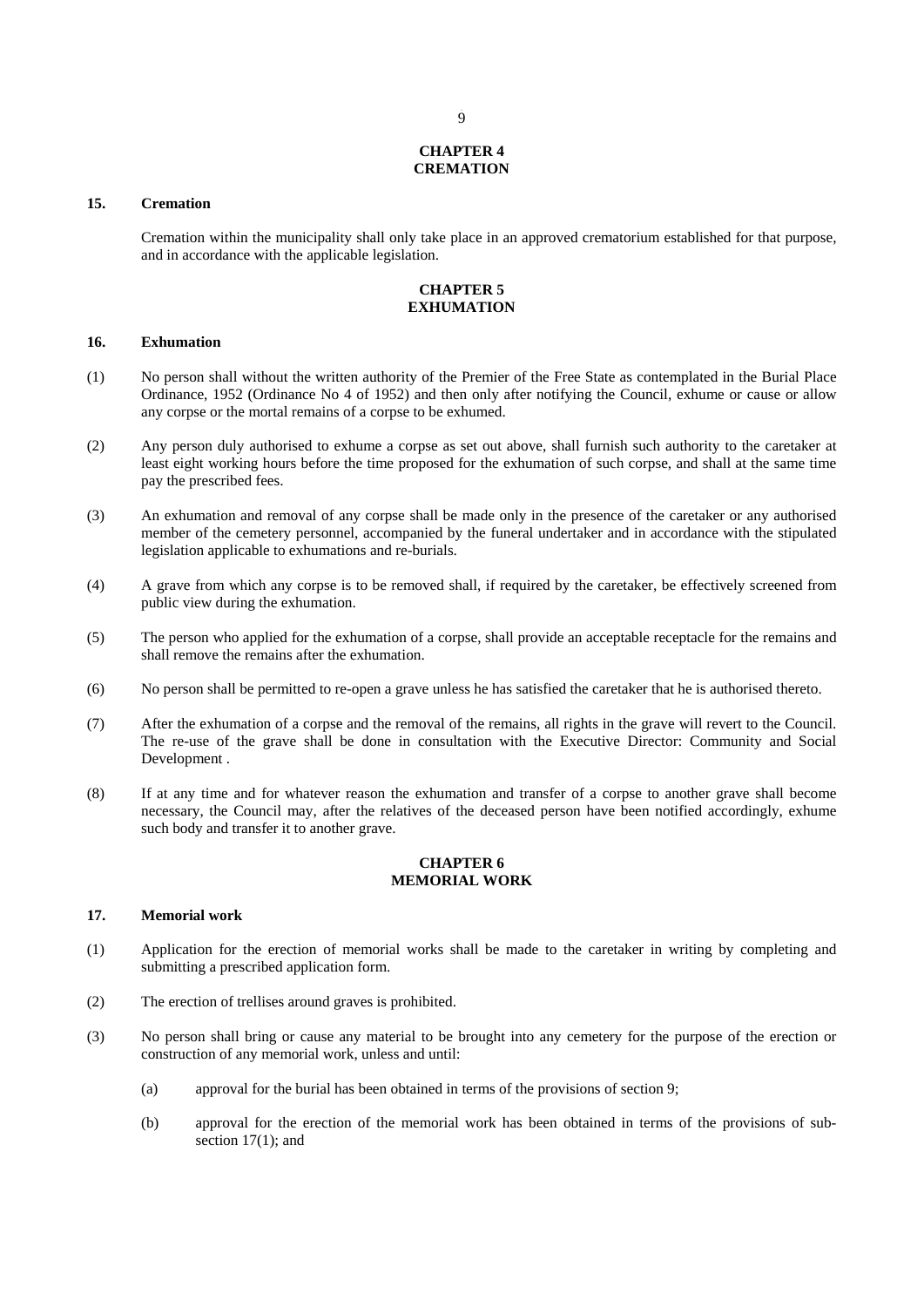- (c) the prescribed fees has been paid.
- (4) Graves of the war heroes which are in the care of or maintained by the South African War Graves Board or by any other recognized body or by the government of any foreign country, shall upon application to the Council, be exempt from the requirement of payment of the prescribed fees.
- (5) The Council may refuse its consent for the erection of any proposed memorial work if the plan and specification thereof reveals that it will be of inferior quality or in any manner likely to disfigure a cemetery or which bears any inscription likely to cause offence to users of the cemetery or to visitors thereto.
- (6) No person engaged upon any memorial work in a cemetery shall at any time disturb any adjacent graves. On completion of such work he shall leave the grave and the cemetery in a clean and tidy condition and remove any building material or surplus ground therefrom.
- (7) A person engaged in the erection of memorial work in a cemetery, shall comply with the following provisions:
	- (a) arrangements will beforehand be made with the caretaker with regard to the date and time of the intended erection;
	- (b) all separate parts of any memorial work other than masonry-construction shall be affixed by copper or galvanized iron dowel-pins of a length and thickness sufficient to ensure the permanent stability of the work;
	- (c) any part of such work which rests upon any stone or other foundation shall be fairly squared and pointed;
	- (d) the underside of every flat stone memorial and the base or landing of every headstone shall be set at least 50 mm below the natural level of the ground;
	- (e) all headstones shall be securely attached to the base;
	- (f) flat stones shall consist of one solid piece in the case of all graves;
	- (g) all headstones shall consist of granite, marble, bronze or any other durable metal or stone approved by the Council;
	- (h) all curbing or memorial work on graves shall be erected on concrete foundations at least 1210 mm wide and 200 mm deep over the full width in the case of adults graves and 910 mm wide and 200 mm deep in the case of children's graves;
	- (i) the size of a monumental tombstone (all inclusive) shall be as follows:

| Single grave | $\ddot{\cdot}$       | $2440$ mm long |
|--------------|----------------------|----------------|
|              | $\ddot{\cdot}$       | 1070 mm wide   |
| Child grave  | $\ddot{\phantom{a}}$ | $1370$ mm long |
|              | $\ddot{\cdot}$       | 760 mm wide    |
| Double grave | $\ddot{\phantom{a}}$ | $2440$ mm long |
|              | $\ddot{\cdot}$       | 2290 mm wide   |

- (j) all curbing on larger than single graves shall be fixed on substantial concrete mats at the four corners and where joints occur;
- (k) any concrete foundation on any grave must, upon instruction of the Council, be reinforced where this is considered necessary owing to the weight of the memorial work.
- (8) No person shall erect any memorial work within a cemetery unless the number and section-letter of the grave upon which such work is to be erected, shall be engraved thereon in such a position that it will be legible at all times from a pathway. With the consent of the family of the deceased, the name only of the maker of such memorial work may be placed upon any foot stone.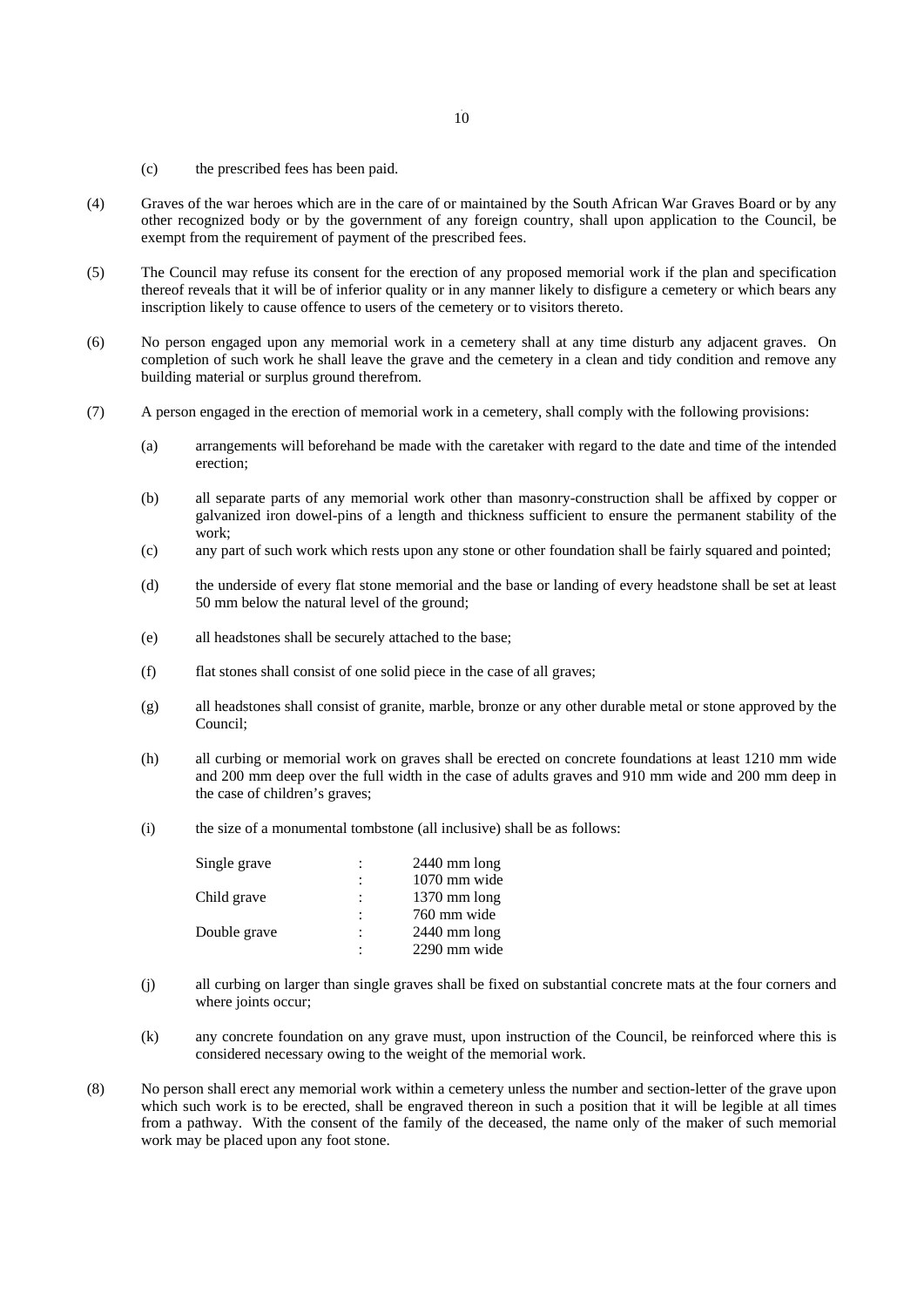- (9) Memorial work shall be constructed and erected in a cemetery only during the official office hours as contemplated in section 3.
- (10) No person shall fix or place any memorial work during inclement weather or where the soil is in an unsuitable condition.
- (11) Every person carrying out work within a cemetery shall under all circumstances comply with the directions of the caretaker.
- (12) The Council may, after due notice, at any time change or alter the position of any memorial work in any cemetery provided that in any case where any memorial work has originally been placed in a certain position with the express consent of the caretaker, any alterations of such position in terms of the provisions of this regulation shall be executed at the expense of the Council.

## **18. Graves supplied with a berm**

- (1) Notwithstanding anything to the contrary contained in these regulations, a grave which is supplied with a berm shall be subject to the following conditions:
	- (a) no kerbing shall be erected at such graves;
	- (b) the berm provided by the Council shall be 1 200 mm long, 500 mm wide and 300 mm deep;
	- (c) the base of the memorial work to be erected on the berm of a single grave shall not be larger than 1 000 mm long and 230 mm wide. The memorial work together with the base may not be higher than 1 200 mm from the ground surface.
	- (d) a memorial work shall not protrude beyond the base;
	- (e) no object may be placed and kept on any grave. A memorial work or a vase for flowers or foliage placed in the orifice provided in the berm, may however be placed and kept on a grave until such time that the ground surface over the grave is leveled.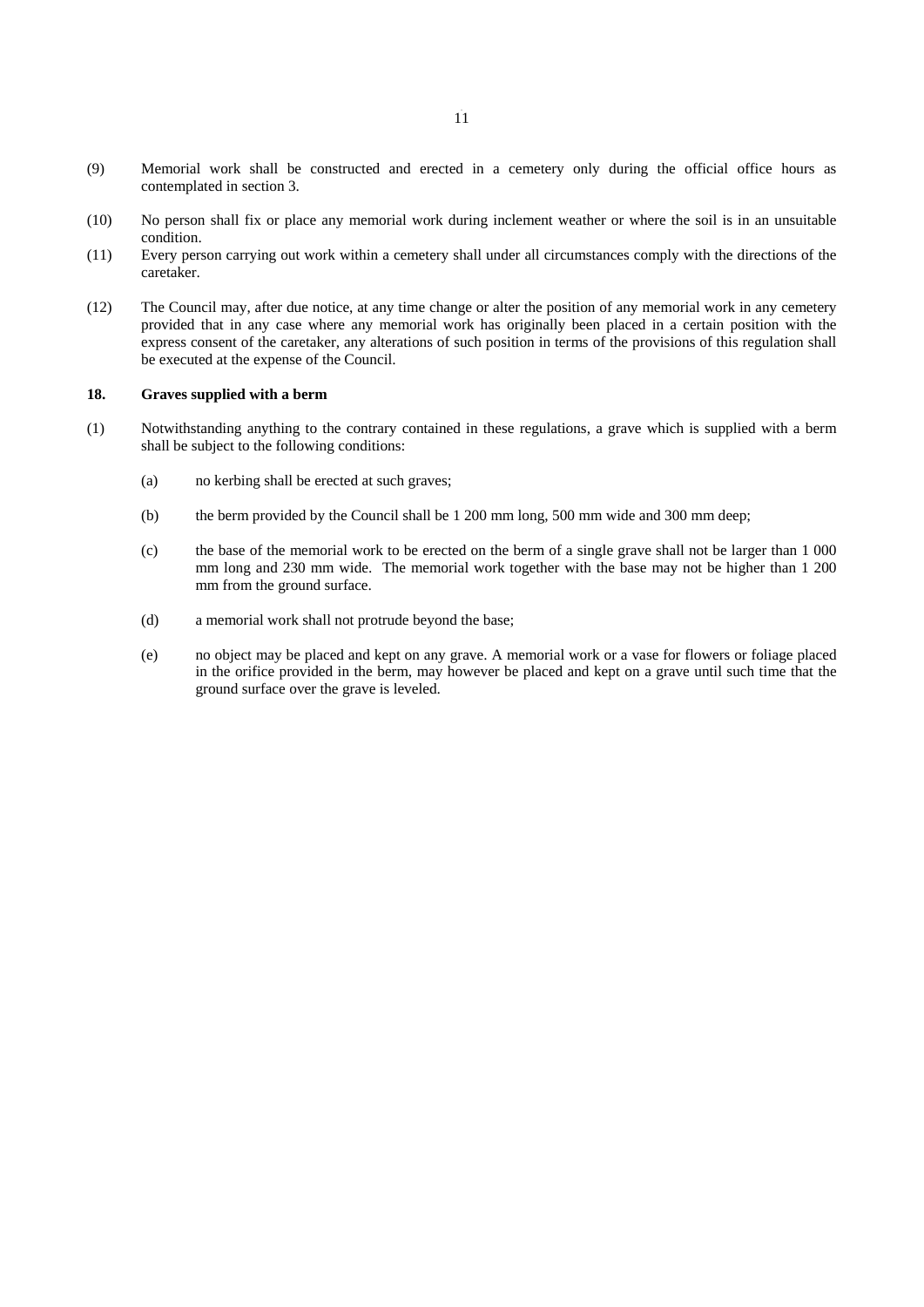# **CHAPTER 7 MAINTENANCE**

# **19. Maintenance of graves**

- (1) A memorial work erected upon a grave shall at all times be maintained in good order and condition by the responsible person. Should any such work fall into a state of disrepair or constitute a danger or be a disfigurement of the cemetery, the Council may by written notice addressed to the responsible person by registered post at his last known postal address, require of him to effect such repairs as may be considered necessary. On failure to effect the required repairs within one month of the date of such notice, the Council may have the repairs effected or may have the memorial work removed as it deem fit and may recover the costs for such repairs or removal, from the responsible person.
- (2) Unless otherwise provided for in these by-laws, the Council shall be responsible for keeping cemeteries in a neat and tidy condition.

(Amended by Local Government Notice no. 61 of 26 September 2008)

- (3) Grass may be planted on a grave by family members of the deceased, subject to the directions of the caretaker: Provided that the Council shall maintain the grave, as part of the cemetery, at its own cost and in accordance with its own standards and programs;
- (4) All memorial work which has been dismantled for purposes of a further burial shall be re-erected or removed from the cemetery within two months of the date of such dismantling. On failure to do so the Council shall be entitled to remove any such dismantled memorial work from the cemetery without further notice, and to recover the costs of such removal from the responsible person.
- (5) No person shall plant any tree, shrub, bush or any other plant on or in the vicinity of a grave.
- (6) The Council shall have the right to remove, trim or prune any plants which extend beyond the limits of any grave or which are untidy.
- (7) No person shall deposit any flowers, grass, weeds or other materials removed from a grave, on any other grave, roadway or any other place in the cemetery, except in the refuse bins intended for that purpose.

# **CHAPTER 8 GENERAL CONDUCT IN CEMETERIES**

#### **20. General conduct in cemeteries**

- (1) No person under the age of 12 years shall enter a cemetery unless he is in the care of an adult or with the approval of the caretaker.
- (2) No person shall enter or leave any cemetery except through the gates provided for that purpose nor shall any person enter any office or enclosed place in any cemetery, except on business or with the consent of the caretaker.
- (3) No person shall make a false statement or provide false information in an application or other form or document to be completed and submitted in terms of these by-laws.
- (4) No person shall carry on any trade or hawking activity, or solicit any business, or exhibit, distribute or leave any business card or advertisement within any cemetery or on any public place within thirty metres of the boundary of any cemetery, except with the written approval of the Council and on such conditions as the Council may determine.
- (5) No person shall sit, stand or climb upon or over any tombstone, memorial work, gate, wall, fence or building in any cemetery.
- (6) No person shall hold a demonstration of any kind in any cemetery or allow or participate in such demonstration.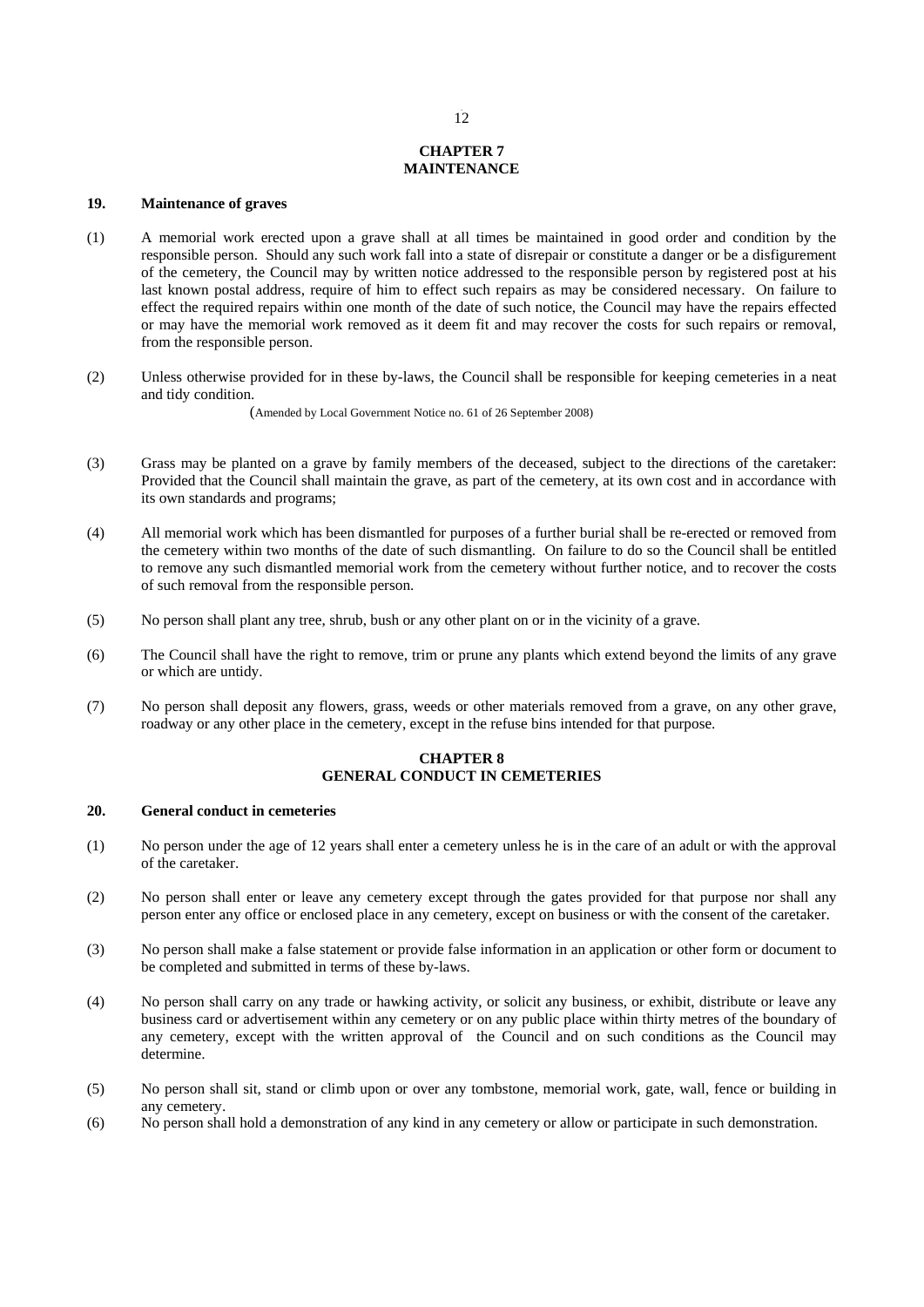- (7) No person shall bring into or allow any animal to enter any cemetery. Any animal found in a cemetery may be impounded.
- (8) Directives from the caretaker to ensure the orderly procession of the ceremony concerning the placement of structures, chairs, voice amplification equipment volume and the type of music must to be played, must be adhered to.
- (9) No person shall within any cemetery obstruct, resist or oppose the caretaker or any official of the Council whilst acting in the course of their official duties, nor refuse to comply with any reasonable order or request of the caretaker or any official of the Council.
- (10) No person shall remove from the cemetery any soil, sand or other substance or thing of a similar nature without the express permission of the caretaker.
- (11) No person shall want only or wilfully damage or cause to be damaged, nor shall any person mark, draw or erect any advertisement, bill or placard upon or in any manner deface any grave, tombstone, monument, wall, building, fence, path or other construction within any cemetery.
- (12) No person shall bribe or try to bribe any employee in the service of the Council in regard to any matter in connection with a cemetery or burial, neither with money gifts or any other benefit.
- (13) No person shall, except where expressly permitted by these by-laws or with the consent of the caretaker, disturb the soil, or plant or uproot any plant, shrub or flower, or in any way interfere with any grave or construction in any cemetery.
- (14) No person shall play any game or take part in any sport, or discharge any firearms except as a salute at a military funeral, or discharge any airgun or catapult within any cemetery, or disturb or annoy any person present therein.
- (15) No musical instruments shall be played in a cemetery without the consent of the caretaker.

# **CHAPTER 9 MISCELLANEOUS**

## **21. Injuries and damages**

- (1) A person using a cemetery do it on his own risk, and the Council accepts no liability whatsoever for any personal injuries sustained by such person or for any loss of or damage to such person's property relating to or resulting from the aforementioned usage of the cemetery.
- (2) A person using a cemetery accepts full responsibility for any incident, damages or injuries that may be caused by or that may result from the aforementioned use of the cemetery and he accordingly indemnifies the Council, its members, employees or agents, whether in personal or official capacity, against liability for all claims from whichever nature by himself, his dependants or third parties in respect of any patrimonial loss, consequential damages, injuries or personal prejudice that may be suffered or sustained in connection with or resulting from such a person's use of a cemetery. The aforementioned indemnity also applies to injuries sustained by employees of the Council while on duty at the cemetery, as well as damages to Council property at the cemetery.

# **22. Fire-arms and traditional weapons**

No fire-arms and traditional weapons shall be allowed in a cemetery.

#### **23. Offences and penalties**

(1) Any person contravening or failing to comply with any of the provisions of these by-laws shall be guilty of an offence and shall upon conviction by a court be labile to a fine not exceeding R 60 000, or imprisonment for a period not exceeding three years or both a fine as well as period of imprisonment, or such other fine or period of imprisonment which the Minister of Justice may from time to time determine in terms of the provisions of section 92 of the Magistrate's Courts Act, 1944 (Act No 32 of 1944).